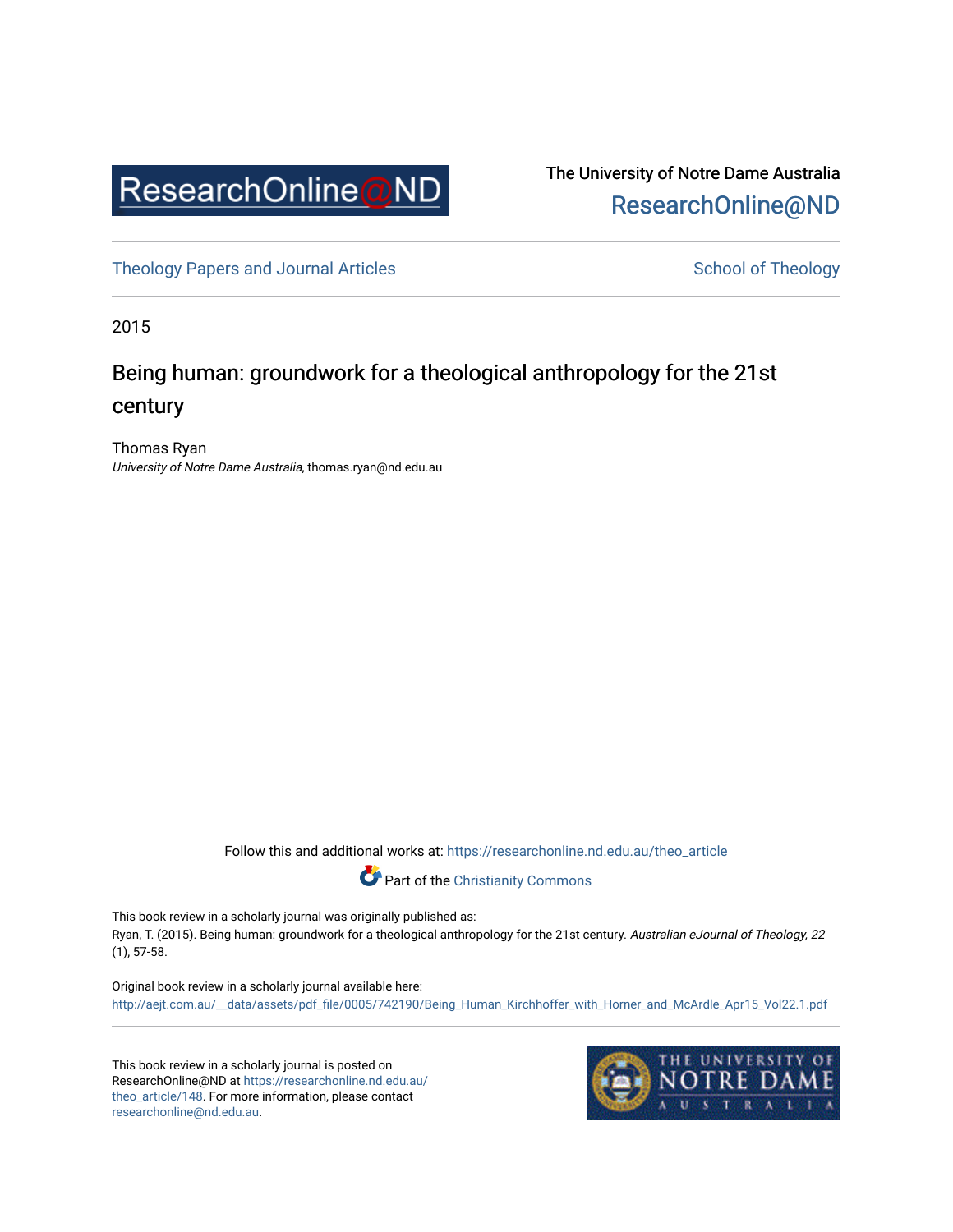## Being Human: Groundwork for a Theological Anthropology for the  $21<sup>st</sup>$  Century

## David Kirkhhoffer with Robyn Horner & Patrick McArdle (eds)

## Preston, Vic: Mosaic Press, 2013. 345 pp. ISBN 978-1-74324-040-3 RRP: \$38.88

arl Rahner's observation, some decades ago, that all theology is inescapably an **K** anthropology is today almost a commonplace. Any discussion of God cannot but entail what it means to be human in relation to God, creation, and most importantly, to the incarnate and risen Jesus.

Such a concern guides this collection from nineteen Australian scholars, based at, or associated with, the Australian Catholic University. It is the first step in the *Anthropos in the Antipodes* project initiated by the book's three editors. The project's aims are captured on the back cover: "to consider developments over the past sixty years, current issues, and future scenarios concerning understandings of the human person in order to articulate a theological anthropology proper to the twenty-first century."

The book's clearly defined limits are provided by the Second Vatican Council's *Gaudium et Spes* (*GS*) and the four chapters of Part 1. These offer an "Interpretive Lens" for reading theological anthropology in the twenty-first century, hence, a means of integrating the book around past and present with some pointers to the future. These discussions (from Ormond Rush, Richard Colledge, John Martis and David G. Kirchhoffer—together with his fine introductory chapter) provide both the cornerstone and the benchmark for the four remaining sections of the book: Part 2: *The Human Subject* (Denis Edwards, Shane Mackinlay, Anthony J Kelly, Robyn Horner); Part 3: *The Moral Person* (Daniel J Fleming, Neil Ormerod, N.N. Trakakis, Jeffrey Hanson); Part 4: *Atheism and Freedom of Religion* (Christiaan Jacobs-Vandegeer, Stephen Ames, W. Chris Hackett, James Gerard McEvoy); Part 5: *Human Activity in the World* (Kevin Hart, Joel Hodge, Robert Gascoigne).

It is difficult to highlight some authors while overlooking others. While perhaps a matter of personal taste, I note samples from each Part that are representative of the range of the discussion. Rush's opening treatment of the unresolved tensions with *GS* is a both a foundational contribution to the collection while offering a range of interpretative lenses through which to consider subsequent discussions. In Part 2, Anthony J Kelly's exploration of the "Incarnation and Human Sensibility" is complemented by Shane Mackinlay on "Alterity and Relationship in Recent French Phenomenology." In Part 3, concerning *The Moral Person,* Daniel Fleming proposes a more dynamic approach to conscience that can draw on recent developments in moral psychology and the science of moral education. In parallel, an over-optimistic view of the human search for goodness is engaged in Neil Ormerod's discussion of the distortions of desire and by N.N. Trakakis on the mystery of suffering and evil. In Part 4, Jacobs-Vandegeer's probing of the challenges arising from forms of unbelief, as crystallized in the "New Atheism", in tandem with the more recent